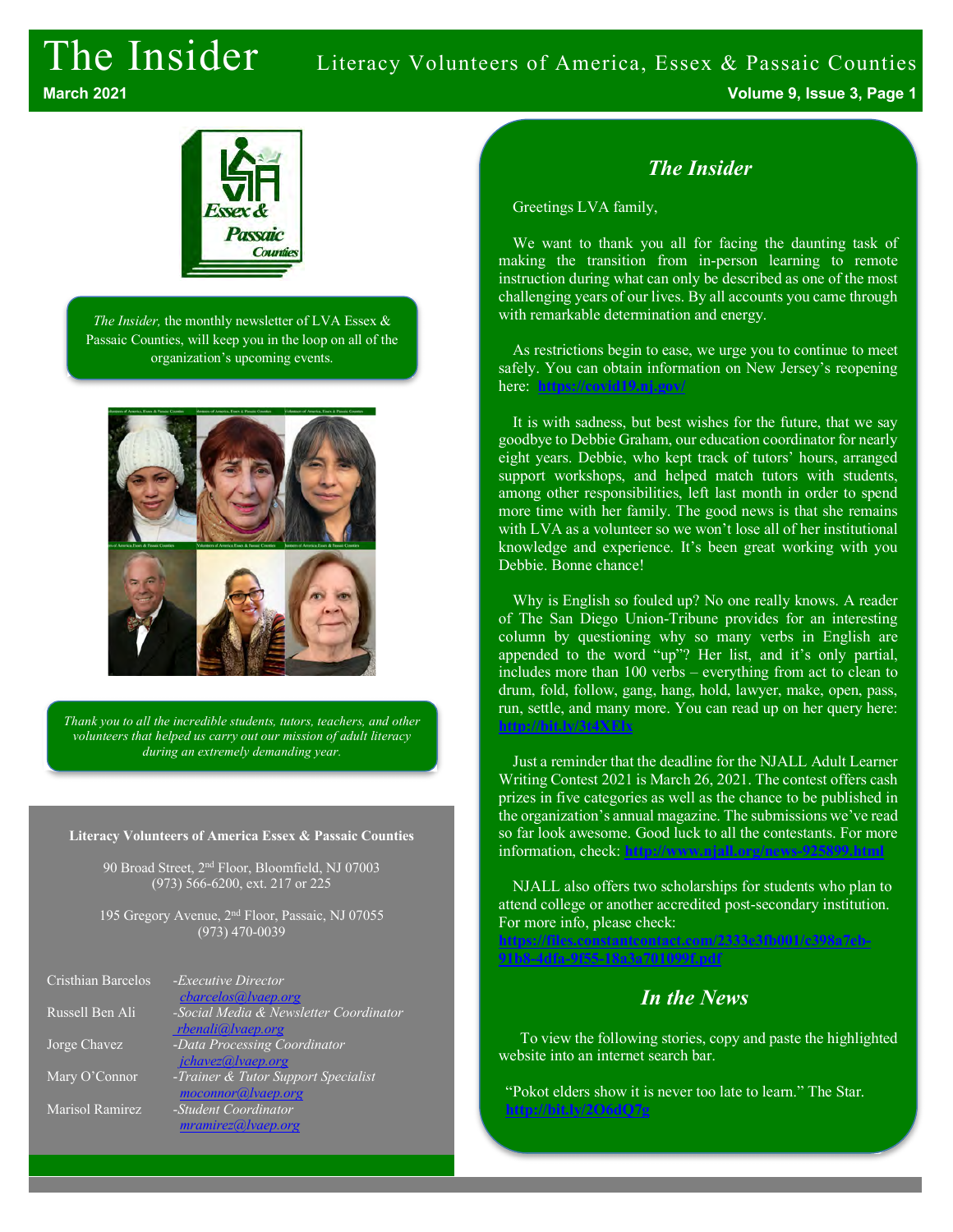# The Insider Literacy Volunteers of America, Essex & Passaic Counties

**March 2021 Volume 9, Issue 3, Page 2**



*Haeckel, a literacy student from Brazil, is determined to become fluent in English and, according to his tutors, his progress is impressive.* 

#### **Tutor Training Workshops**

**Online Training,** by Barbara Hathaway Platform: Zoom Tuesdays, 6:30-8:30 pm May 4th, 11, 18, 25, & June 1, 2021

#### **Tutor Support Workshops**

**"Teaching Reading Comprehension Skills Through Effective Questioning,"** with Catherine Mitch Platform: Google Meet Wednesday, April 21, 2021 11:00 am – 12:30 pm

**"Access and use issues of online platforms, websites, and apps that support your objectives**," with Catherine Angus Platform: Google Meet Wednesday, May 5, 2021 1:00 pm - 2:30 pm

Additional information @:

**http://www.lvaep.org/workshops.html**

#### *Getting to Know Us*

#### **Haeckel, LVA student**

There are studies galore that show that immigrants who learn English enjoy higher earnings, greater social assimilation, heck, even better mental health.

But there are other advantages too, like matters of personal pride and greater self-determination. Statistical studies may gloss over those benefits, or skip them altogether, but to a fiercely independent literacy student like Haeckel, they're everything.

"I am here right now, learning as fast as I can, because I can't bother a lot of other people to help," explained Haeckel, a native of the Brazilian state of Bahia. "For example, to go to the doctor. Or to file my income tax, which I have to do right now. I don't like to ask people to do that for me. I think I have to try to do things like that by myself."

So it's no wonder that Haeckel enrolled in LVA's literacy program two years ago, almost as soon as he arrived in the states with his wife, Alejandra, who is also a literacy student, and their teenage son.

He began by taking literacy classes at the Passaic Public Library; today he studies remotely with two volunteer tutors.

One of those tutors, Jaspreet Kaur, described him as a very serious student and a fast learner. "There are very few times when I have to repeat whatever I teach him," she said. "He is supportive and patient with his classmates."

The other, tutor Chris Wallerstein, said "He's hard-working and diligent and it's great to see him progress. He's an absolute pleasure to work with."

Back in Brazil, Haeckel earned a bachelor's degree and spent years working both as the stage director and the technical director at Teatro Castro Alves, one of Bahia state's largest and most prestigious performance theaters, home of the Bahia Symphony Orchestra.

Here he works at a local airport, a job he relishes in part for the opportunities it provides to practice English with employees who come from all over the world. Haeckel said he would not have been able to obtain the job, had it not been for the help of the literacy program and its tutors.

"They help me so much," Haeckel said of his tutors. "We talk about everything … anything I want to know they try to help me."

#### *Literacy opens a wide door to life. Help us keep that door open with your donation!*

*Thanks in large part to you, we are able to aid hundreds of students each year. Please continue your efforts to improve the lives of others by giving the gift of literacy. You can contribute through our website* – http://www.lvaep.org/donate.html *or by mailing us a check.*